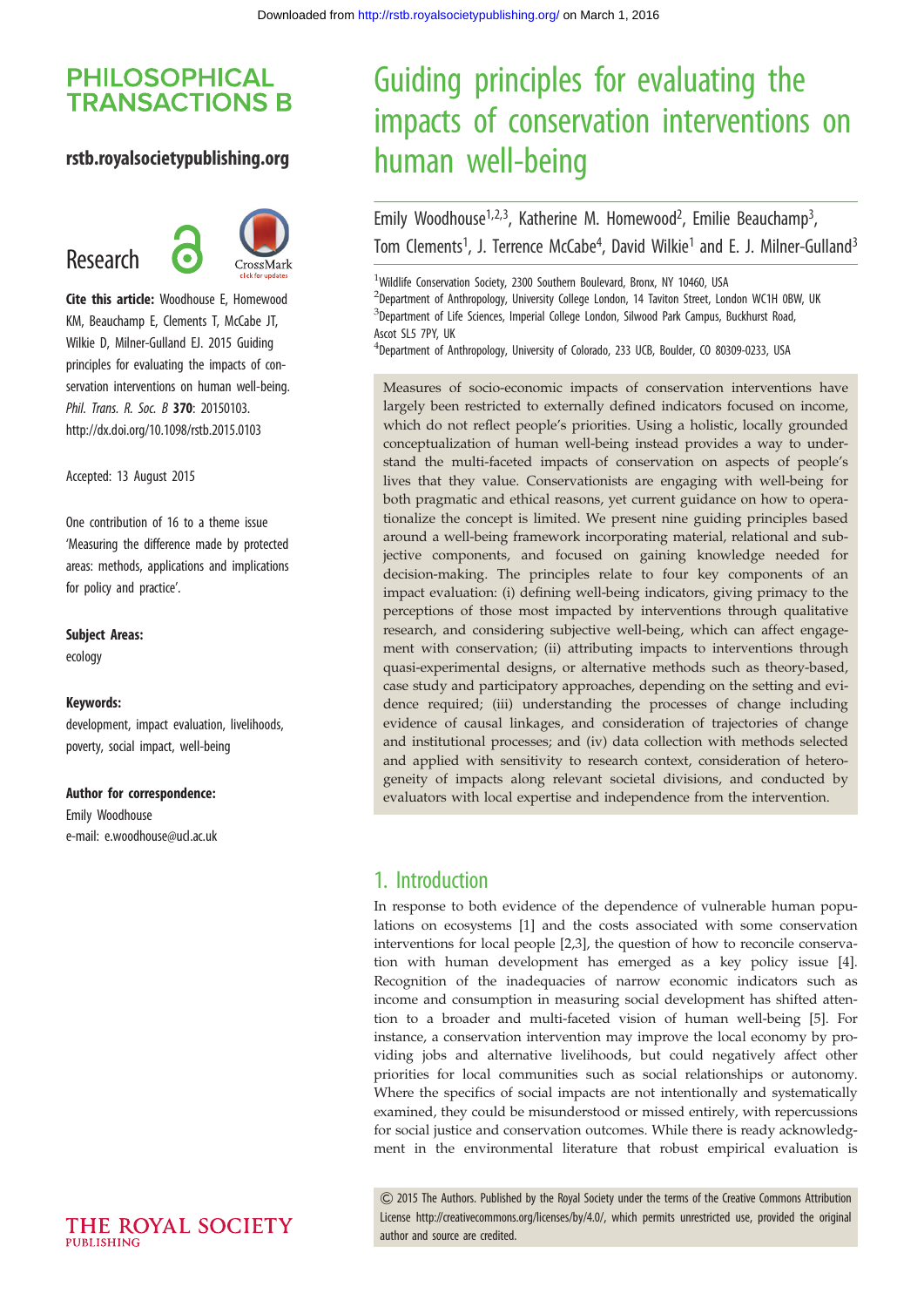required in order to better understand which approaches can work for biodiversity [\[6\]](#page-8-0), extension of this premise to conservation impacts on human lives is still rare. Across a range of conservation strategies, there is a lack of evidence of the impacts on human well-being that adequately capture the complexity on the ground [\[7\]](#page-8-0).

Despite the variety of definitions, there is increasing agreement in international policy on a conception of human well-being that encompasses objective material circumstances of people's lives such as housing, income, livelihoods, health and the environment, social aspects such as community networks, and a subjective component capturing an individual's assessment of their own circumstances [\[5,8](#page-8-0)]. Well-being can therefore be defined as a positive physical, social and mental state [\[9\]](#page-9-0). Understanding the impacts of conservation on the multiple dimensions of people's lives and working to improve them are ethical imperatives for conservation practitioners, as well as being important to the success of strategies. Conservationists have responsibilities towards the communities they work in, to ensure at the very least they do not harm people [[10\]](#page-9-0), a premise that is encapsulated in policy commitments such as the Durban Accord on protected areas [[11](#page-9-0)]. Well-being is also important for policy analysis, because its pursuit is a primary driver of people's decisionmaking [[12\]](#page-9-0). Interventions that support local well-being can increase environmentally desirable behaviour, and lead to positive local perceptions and engagement [[4\]](#page-8-0). Using a well-being framework provides a holistic way to incorporate goals for different values (e.g. livelihoods and the environment) into decision-making, which can also help to build political support and mobilize funding. For these reasons, it is vital that well-being is taken into account both in conservation programmes that explicitly incorporate livelihoods, and in those with narrower biodiversity targets.

Recent studies on the impacts of protected areas on poverty [[13](#page-9-0)–[15\]](#page-9-0) have used robust quasi-experimental designs but have tended to focus on externally defined asset- and monetary-based measures, or on human –wildlife conflict and attitudes towards parks [[16\]](#page-9-0). Further, by only measuring average net impacts, studies do not reveal how benefits and losses are distributed across different groups of people. With the recent exception of a more nuanced evaluation of marine protected areas (MPAs) [\[17](#page-9-0)], these types of studies do not consider multiple dimensions of well-being and its subjective aspects. Crucially, much research does not elucidate the mechanisms through which interventions impact well-being [[18\]](#page-9-0), an element of evaluation that is especially important for decision-making [\[19](#page-9-0)].

One difficulty in embarking on a well-being impact evaluation is in operationalizing such a wide and complex concept. The array of conceptual frameworks for well-being [[20\]](#page-9-0) can cause confusion, especially among researchers and practitioners trained in the natural rather than social sciences. Although the Conservation Measures Partnership [\[21](#page-9-0)] advocates inclusion of human well-being targets when designing and adaptively managing conservation projects, it provides no methodological guidance on how to measure and evaluate well-being impacts, and ignores the possibility of unexpected consequences, institutional changes resulting from interventions and the importance of local perspectives of change. Stephanson & Mascia [\[22](#page-9-0)] build upon this work with a broader conception of well-being, but do not consider subjective experiences, and remain focused on methods for

collection of data relevant to conservation planning rather than impact evaluation.

We propose accepting the plurality of the concept of wellbeing, and present guiding principles based around existing theoretical frameworks, an approach that allows comparable but locally relevant results. Our principles are intended to support evaluators in operationalizing a multi-dimensional conceptualization of well-being to measure and understand impacts in ways that align with realities on the ground. We take a pragmatic approach to evaluation focused on gaining the knowledge needed for decision-making and policy development, a perspective that necessitates flexibility and an openness to mixed methods, incorporating quantitative and qualitative data and analysis [[23](#page-9-0)]. Our aim is for the principles to be useful for conservation practitioners and adaptable to small-scale projects with limited budgets and technical expertise, as well as larger programmes that have research capacity. We do not advocate the use of particular tools but aim to guide critical thinking in applying methods in ways that support depth of understanding and robust results appropriate to the evidence required. The principles relate to four key stages of conducting an impact evaluation found in the literature [[24](#page-9-0)–[26\]](#page-9-0), and take into account some of the challenges to evaluation in conservation such as nonlinear response outcomes, lack of comparators, multiple outcomes and complex confounding factors [[24,27\]](#page-9-0). The four stages are: (1) defining outcomes of interest and well-being indicators, including formulating complex theories of change and considering confounding factors; (2) designing the evaluation to link outcomes to the intervention; (3) understanding processes of change; and (4) collecting data on selected indicators and contextual factors. Step 3 reflects the increasingly recognized need in conservation policy for richer understandings of mechanisms through which impacts are produced [[18\]](#page-9-0).

## 2. Conceptualizing human well-being

In conceptualizing well-being, there is a tension between a universal approach that allows comparisons, and ensuring local relevance [[28\]](#page-9-0). Local perspectives must drive our understanding of well-being, as externally derived categories may not have meaning for local people, and thus will not account for locally significant impacts of interventions. Any universal frameworks or methods used in evaluations must be adaptable to locally meaningful formulations, made relevant to the target population by using comparable categories with locally specific indicators. There is also a balance to be struck between objective and subjective definitions. In development economics, well-being has been conceived of as an objective concept mainly focused on material assets, and in social psychology as an internal, subjective psychological state felt by the individual. Using either approach alone is insufficient. People will have different capabilities to gain benefits from assets, whereas a person's expressed satisfaction with life is a poor guide to objective valuation of material impoverishment, as it does not account for people adapting their preferences to harsh conditions [\[29](#page-9-0)]. Conservationists should be interested both in objective indicators, as they show tangible changes and are often most sought by funders and policy-makers, and also in subjective wellbeing, because people's feelings and experiences impact on participation and social sustainability.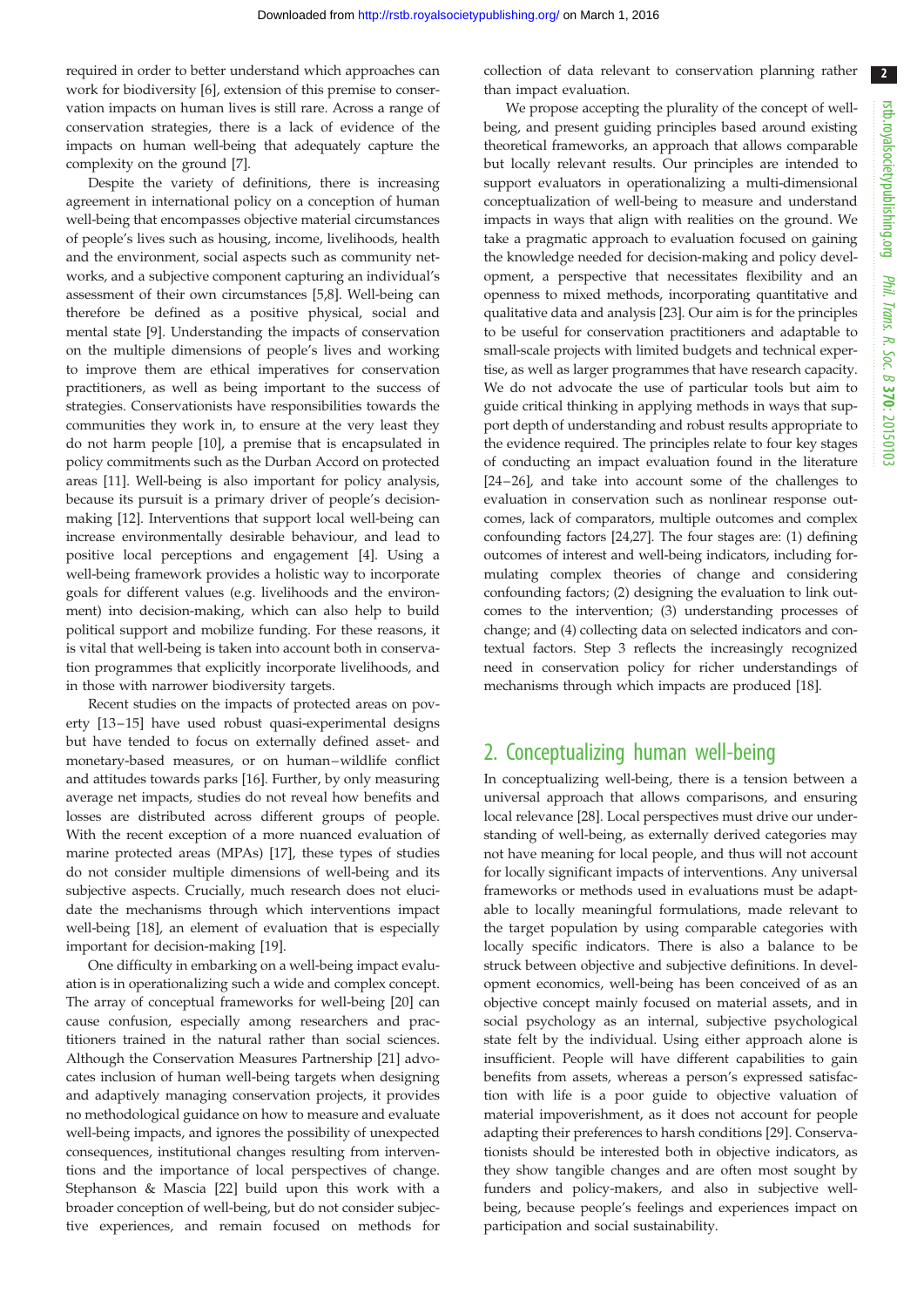One framework that combines objective and subjective valuation and gives primacy to local understandings comes from the Wellbeing in Developing Countries (WeD) project [\[30](#page-9-0)]. Well-being is conceptualized as an outcome and a process, in three interacting dimensions: the objective material circumstances of a person, subjective evaluation of people's goals and the processes they engage in, and a relational component [\[31](#page-9-0)]. This last dimension acknowledges that individual well-being is pursued in relation to other people, that social connectedness is a human need and that definitions of a good life are socially constructed [\[32](#page-9-0)]. Culture is often viewed as external in discussions on poverty and well-being, but here it forms the lens through which all aspects of well-being are constituted [\[33](#page-9-0)]. For example, the significance of cattle-raising goes beyond a livelihood for pastoralist communities to being a culturally meaningful way of life entailing social contracts of ownership or use rights over land. The WeD approach emphasizes the holistic, dynamic and social nature of well-being. It brings together a unique configuration of interdependent elements, counterbalancing a tendency in policy to privilege material well-being and underplay subjective feelings and the social dimension of people's lives [[31\]](#page-9-0).

Another framework—the 'Voices of the Poor' (VoP)—is based on empirical data and is familiar to conservationists, because it was used in the Millennium Ecosystem Assessment as a means of conceptualizing relationships between ecosystem services and aspects of well-being. The project found five components commonly considered to constitute well-being among individuals across 23 countries [[34](#page-9-0)]. They are material assets, health, social relations, security and freedom of choice and action. The last component, which underpins the others, means having a sense of control over one's life and the capacity to achieve what one values doing and being. This is easily overlooked in conventional assessments but may be especially relevant for conservation interventions, which can be rejected if perceived as imposed and undermining freedom with regard to environmental behaviour [[35](#page-9-0)]. On the other hand, interventions that secure local land tenure and improve natural resource governance could increase feelings of empowerment [\[17\]](#page-9-0).

The VoP framework provides a useful checklist of themes to consider when starting an evaluation, based on empirical research. We combine it with ideas from the WeD research, thus providing a thematically based framework that allows depth of understanding, and can be used to guide the structure of evaluations [\(table 1](#page-3-0)). The VoP domains will be informative to evaluators about which aspects of well-being to consider, bearing in mind that WeD's three-dimensional perspective will help to define the questions asked and the type of data collected. For example, in studying the benefits of a payment for ecosystem services programme, in the material domain, a relevant (and commonly used) objective indicator could be household income. The subjective dimension suggests consideration of levels of satisfaction with income changes, and feelings of fairness about benefit distribution. The relational dimension suggests the relevance of how people use income, the way it can change relationships and differential capabilities within a household to benefit.

# 3. Principles to guide well-being evaluation

We next discuss the nine key principles to bear in mind when carrying out a robust evaluation based on the framework presented in [table 1.](#page-3-0) These principles are summarized in [table 2](#page-4-0).

# (a) Defining outcomes and indicators

(i) Principle 1: put local people at the centre of the evaluation One of the central benefits of using a broadly defined, locally grounded conception of well-being is that it puts at the centre those people most affected by policy changes and interventions. Local people should be involved throughout the process of evaluation, but most crucially when initially defining the scope of the evaluation. Interventions are based on a theory of change (ToC), which explains the process through which the intervention is thought to give rise to specific outcomes. An evaluation is effectively testing this theory. To start it is helpful explicitly to map out the ToC causal chain from inputs to outcomes, the underlying logic and the social, behavioural and institutional assumptions being made [[21,25](#page-9-0)], a process that allows space for reflection on assumptions and context, and the development of hypotheses and evaluation questions. External drivers and pressures such as government policies, market changes, climate change and environmental shocks, and how they may be changing well-being and interacting with the intervention, must be considered in order to take confounding factors into account. A ToC is best developed with the participation of local stakeholders who hold highly contextual knowledge, and may well consider potential consequences and unintended changes that would not otherwise be addressed. For single-stranded projects, tracing potential changes may be relatively straightforward, but for complicated projects with multiple components linked together (e.g. land rights, education and livelihoods), more thought must be given to interactions and feedback loops [[46\]](#page-9-0).

Qualitative research, using semi-structured, informal interviews and participant observation, and which is flexible and open to unexpected findings, can provide details on local nuances in the language used to express well-being, and the priorities and aspirations that people have. For example, Abunge et al. [[35\]](#page-9-0) used focus group discussions with different stakeholder groups (e.g. women fish vendors and beach seine captains) connected to a Kenyan coastal fishery to understand how well-being was expressed by different types of people, how and why it had changed, and the hopes people had for the future of the fishery. Open-ended questions such as 'How would you describe in general a person who is doing well in this community?' encouraged people to open up and discuss what constituted a good life in this particular context. Qualitative research is also valuable at the start of evaluation to understand the historical, political and cultural issues that can shape people's perceptions, helping in the development of locally relevant questions for any structured and standardized questionnaires [[36\]](#page-9-0). Other useful sources of insight are past studies, ethnographies and informed sources who understand local politics and history.

## (ii) Principle 2: select multiple outcomes to measure and consider subjective components

Given the multi-dimensional nature of the well-being conceptualization presented here, it cannot be captured by measuring only one outcome. Rather than using a standard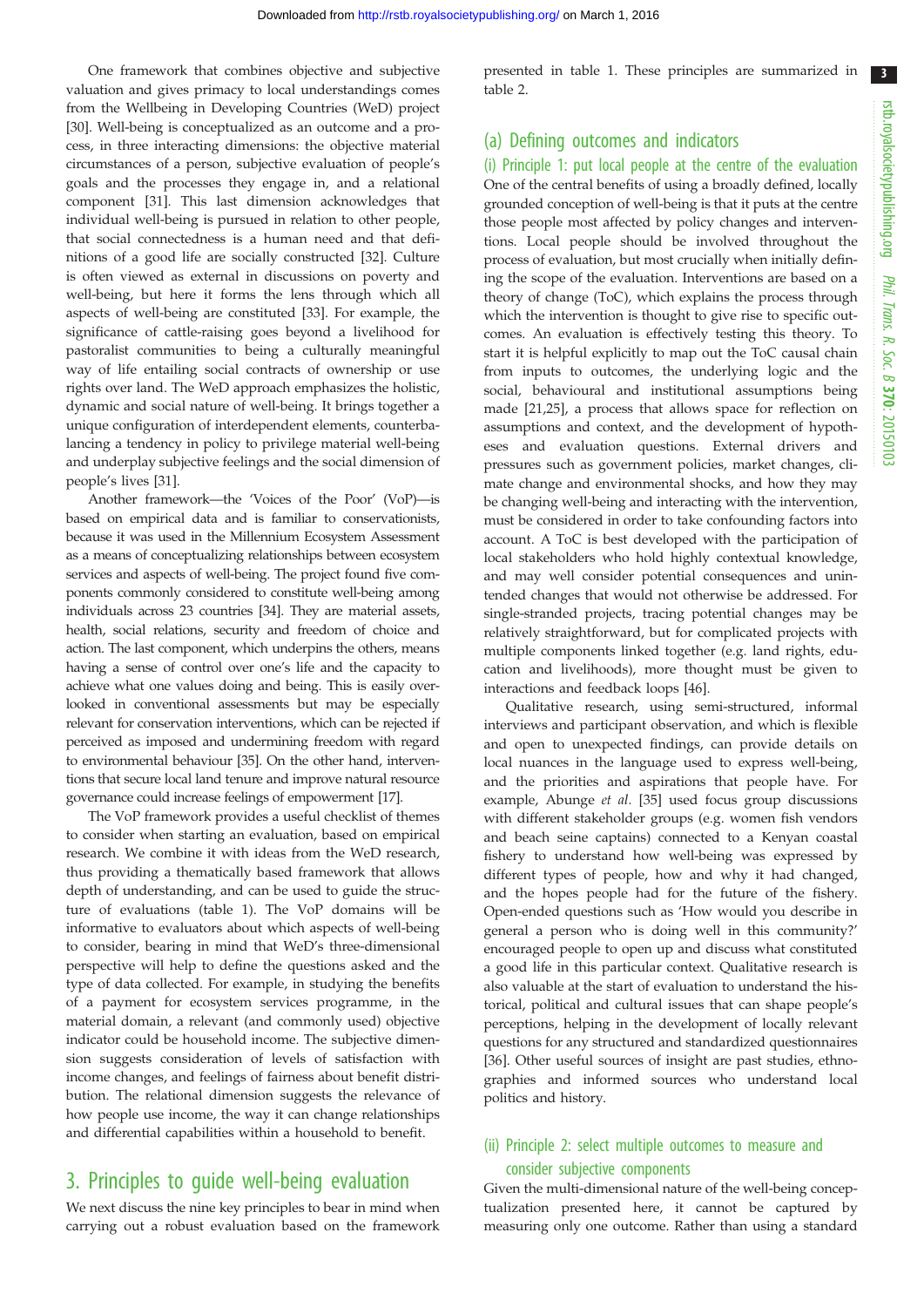4

<span id="page-3-0"></span>Table 1. Theoretical framework for well-being evaluation, which links 'Voices of the Poor' (VoP) well-being domains with perspectives from Wellbeing in Developing Countries (WeD).

| 'Voices of the Poor'<br>well-being domains | description and examples                                                                                                                                                                                                                          | insights provided by WeD perspective and research                                                                                                                                                                                                                                                                                                                                |
|--------------------------------------------|---------------------------------------------------------------------------------------------------------------------------------------------------------------------------------------------------------------------------------------------------|----------------------------------------------------------------------------------------------------------------------------------------------------------------------------------------------------------------------------------------------------------------------------------------------------------------------------------------------------------------------------------|
| material                                   | secure and adequate livelihoods<br>enough food and food security<br>assets, e.g. land, natural resources, livestock,<br>savings and capital, goods, housing, furniture<br>and tools                                                               | not only about what people have, but what they can do and be,<br>and how they feel about these things<br>the ways in which objective material well-being outcomes are<br>defined and satisfied are socially and culturally constructed,<br>requiring attention to local context<br>human as well as material resources are important, including<br>knowledge and education       |
| health                                     | feeling strong and well<br>access to health services<br>appearing well<br>having a healthy physical environment<br>e.g. fresh air                                                                                                                 | health is subjectively experienced<br>mental health is as significant as physical health in well-being                                                                                                                                                                                                                                                                           |
| social relations                           | good relations with family, community and<br>country<br>dignity, e.g. not being a burden, feeling<br>listened to<br>ability to help others and fulfil social<br>obligations<br>ability to care for children (including education<br>and marriage) | collective well-being is significant for individual well-being in<br>culturally defined ways<br>social structures and institutions that enable people to pursue well-<br>being in relation to one another may be impacted by<br>interventions<br>people's ideas and strategies for pursuing well-being may not be<br>compatible, resulting in trade-offs that must be confronted |
| security                                   | confidence in the future-predictability,<br>peace<br>safe and secure environment, e.g. safety from<br>disasters<br>personal physical security and safety<br>security in old age and for future generations                                        | people's well-being and decisions are influenced by perceptions of<br>future and perceived threats<br>capabilities to achieve other aspects of well-being may increase<br>security<br>sustained security can only be the outcome of autonomy rather than<br>dependency                                                                                                           |
| freedom of choice and<br>action            | sense of control and power<br>ability to pursue what you value doing and<br>being, and meet aspirations<br>ability to be a good person, e.g. to help others                                                                                       | not about independence but self-endorsement of one's own<br>behaviour, i.e. feeling personal value and interest regarding<br>actions<br>autonomy can be evaluated with regard to different aspects of<br>people's lives that they value<br>related to the ability to adapt in times of change                                                                                    |

list of indicators that may be irrelevant, evaluators can target pertinent components suggested during qualitative discussions with communities and considered sensitive to the intervention actions in the theory of change. The framework in table 1 can be used to guide this inquiry. For example, health and nutrition may be prioritized in the community and could be improved by access to water and food sources, or social capital could be increased through the establishment of community-based governance of natural resources. Quantitative indicators could then include number of meals eaten per day or levels of participation in community activities. Some outcomes relevant to well-being, such as social relations or political change, may not be amenable to quantification at all [\[38\]](#page-9-0). Although the concept of well-being takes a more positive perspective than the concept of poverty, it is also important to include negative information when assessing interventions. External interventions may contribute as much towards 'ill-being' e.g. social exclusion, conflict or malnourishment, as to well-being [\[34\]](#page-9-0).

The need for measurement of multiple outcomes of interventions is highlighted by the fact that there may be trade-offs and synergies between outcomes [[40\]](#page-9-0). For instance, there could be trade-offs between different dimensions of well-being such as wealth and equity, invalidating conclusions about the overall impact of interventions on well-being if one dimension was missed. Considering these relationships in developing a theory of change, and later in data analysis, moves the evaluation away from simplistic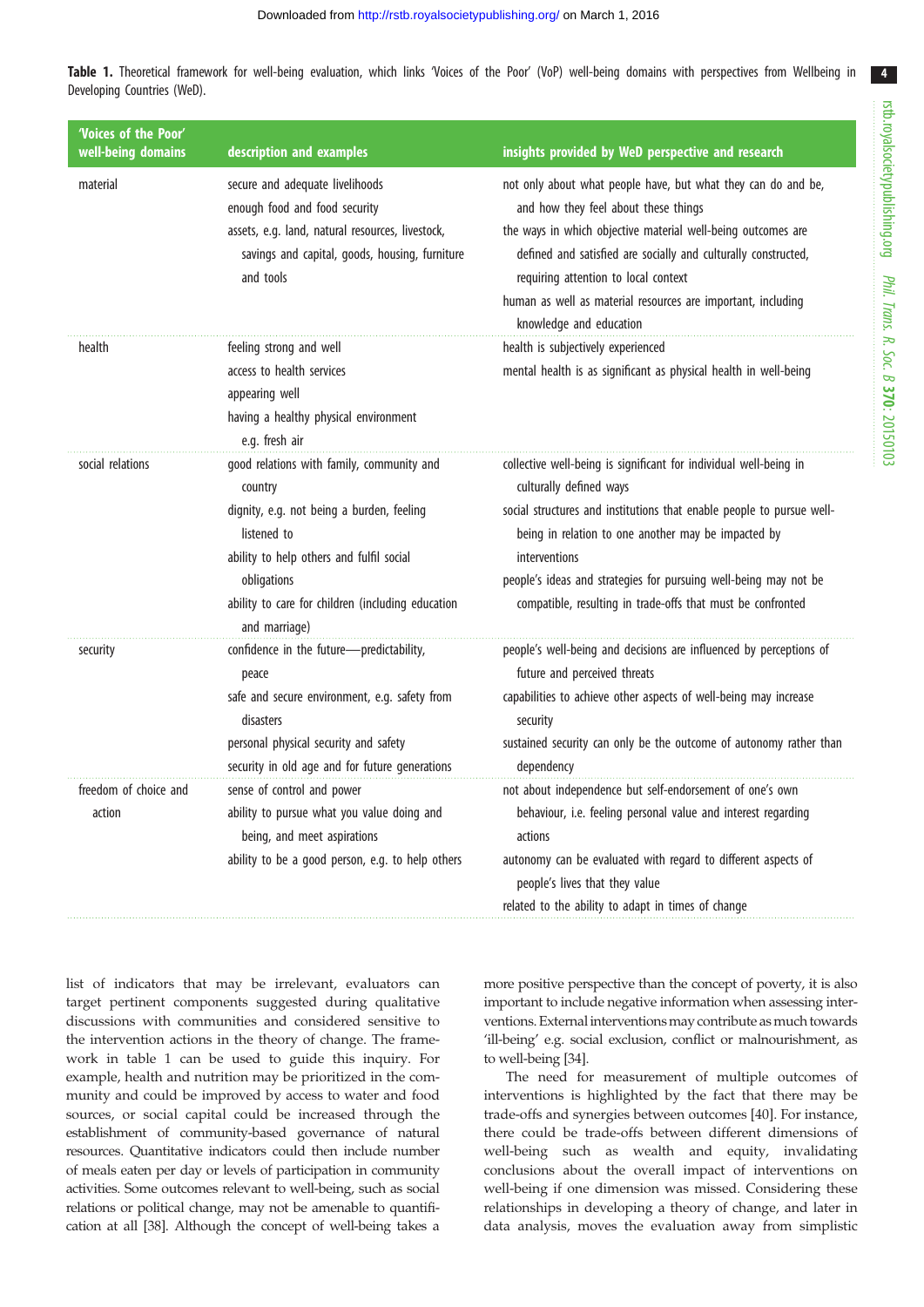<span id="page-4-0"></span>Table 2. Summary of guiding principles for evaluating impacts of conservation interventions on well-being.

| guiding principle                                                             | examples of approaches to addressing the principle                                                            | references for<br>further details |
|-------------------------------------------------------------------------------|---------------------------------------------------------------------------------------------------------------|-----------------------------------|
| defining outcomes and indicators                                              |                                                                                                               |                                   |
| (1) put local people at the centre of the                                     | start with flexible qualitative research, e.g. semi-structured interviews to                                  | [35, 36]                          |
| analysis                                                                      | explore local understanding and components of well-being                                                      |                                   |
|                                                                               | qualitative research on the local context, e.g. through literature reviews<br>and informed sources            |                                   |
|                                                                               | map out theory of change developed with participating communities<br>and stakeholders                         | [21, 25, 37]                      |
| (2) select multiple outcomes to measure<br>and consider subjective components | select multiple well-being indicators based on local priorities and<br>outcomes in theory of change           |                                   |
|                                                                               | collect qualitative data on outcomes not amenable to quantification,<br>e.g. institutional change             | $[38]$                            |
|                                                                               | collect data on subjective feelings about pertinent aspects of well-being                                     | $[39]$                            |
|                                                                               | allow opportunities for people to voice unintended consequences, and<br>negative outcomes                     |                                   |
|                                                                               | consider relationships (trade-offs and synergies) between outcomes                                            | $[40]$                            |
|                                                                               | evaluate impacts on security through identifying locally relevant<br>indicators                               | $[41]$                            |
| evaluation design                                                             |                                                                                                               |                                   |
| (3) match evaluation design to the setting<br>and questions asked             | consider quasi-experimental and before-after-control-intervention<br>designs                                  | [14, 15, 26, 42]                  |
|                                                                               | if no baseline data, consider recall interviews for simple variables                                          | $[43]$                            |
|                                                                               | control-intervention designs without baselines should be supported by<br>other data                           |                                   |
|                                                                               | alternatives to quasi-experimental designs: theory based, case studies,<br>participatory methods              | [19, 37, 44, 45]                  |
| understanding processes of change                                             |                                                                                                               |                                   |
| (4) provide evidence of causal linkages                                       | theory-based analysis using quantitative and qualitative methods to<br>understand the how and why of impacts  | [36, 37, 46]                      |
|                                                                               | quantitative data can produce estimates of the contribution of different<br>causal mechanisms                 | $[18]$                            |
| (5) consider trajectories of change                                           | anticipate and acknowledge possible trajectories of change and measure<br>ex-post impacts if possible         | [17, 47, 48]                      |
| (6) investigate institutions and governance                                   | institutional analysis using secondary and primary data                                                       | $[49]$                            |
| structures                                                                    | participatory institutional profiling (before-and-after intervention)                                         | [50]                              |
| data collection                                                               |                                                                                                               |                                   |
| (7) select and apply methods with<br>sensitivity to context                   | choose tools appropriate to the cultural context and apply with<br>consideration to equity                    | [51, 52]                          |
|                                                                               | combine methods to take advantage of their strengths, e.g. quantitative<br>measures with qualitative insights |                                   |
| (8) take into account heterogeneity                                           | disaggregate data according to qualitative understandings of social<br>structures and livelihoods             | [53, 54]                          |
|                                                                               | individual interviews to capture differences across age and gender<br>within households                       | $[39]$                            |
| (9) ensure independence                                                       | recruit locally trusted people independent of implementing institutions<br>and conservation                   | $[36]$                            |
|                                                                               | draw upon local language skills and in-country researchers                                                    |                                   |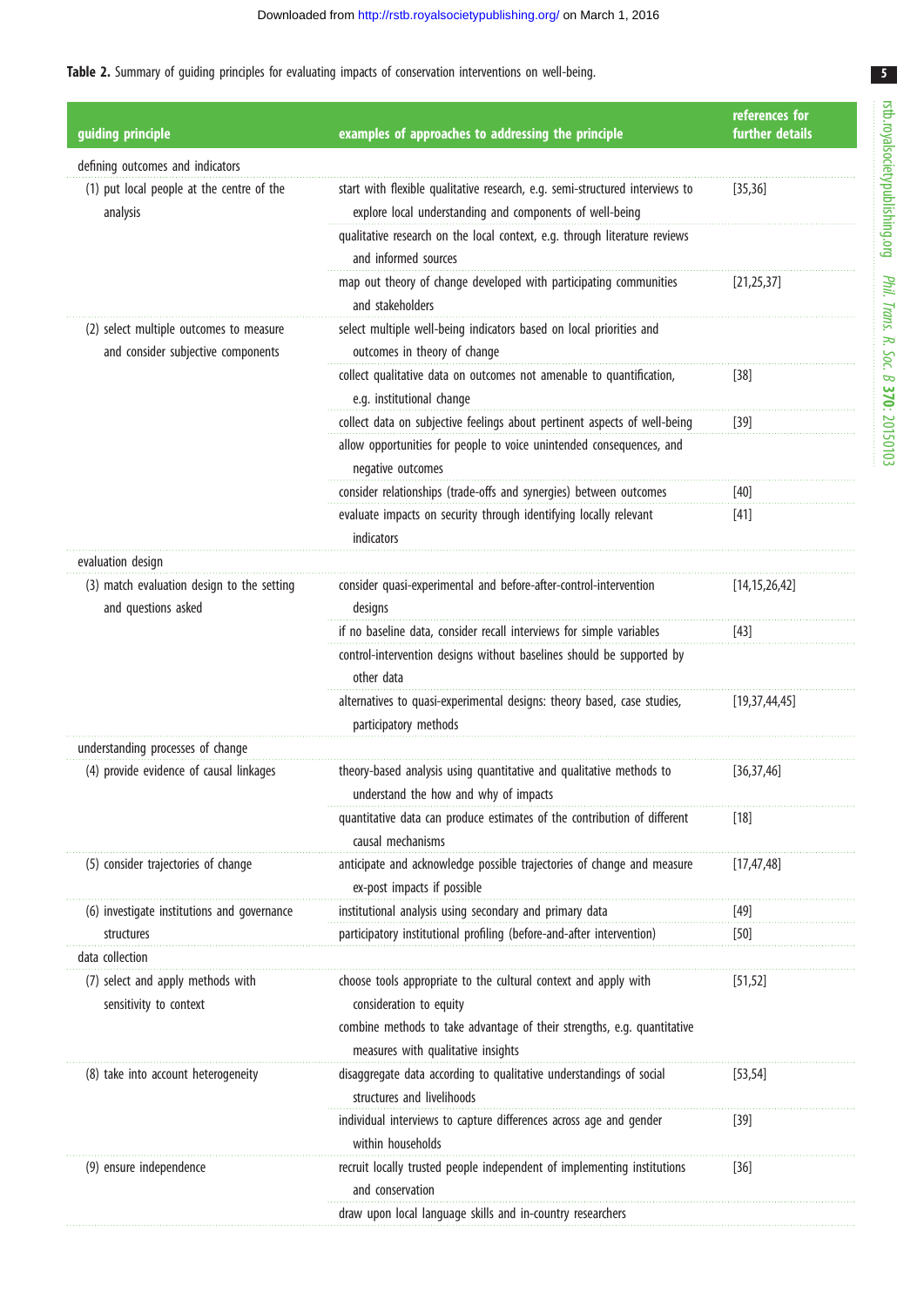narratives towards a realistic acknowledgement of potential gains and losses that can inform decision-making. It can also highlight aspects of well-being that people feel cannot be 'traded-off' at all, such as cultural heritage [\[55](#page-10-0)].

Observable, quantitatively measured changes can provide credible evidence of impact to external audiences, but perceived change by local communities—reflecting the subjective aspect of well-being—may also be significant, especially for conservation managers on the ground wanting to take mitigating measures to improve elements of the project people are not satisfied with, in order to gain local support. Indeed, perceived well-being may be at odds with objective measures, highlighting where there is dissatisfaction with interventions. In villages involved in MPAs in Indonesia, for example, there were negative changes in perceived well-being despite increases in wealth (based on material assets) during the course of the intervention, owing to inequitable sharing of benefits, conflict and unmet expectations [[17\]](#page-9-0).

Security—living under conditions where there is predictability—is a key constituent of well-being [\(table 1\)](#page-3-0), drawing attention to temporal aspects of well-being. People's current well-being takes place in the context of past experiences, as well as expectations, fears and aspirations about the future. People engage in trade-offs through time to establish security and reduce threats [\[41](#page-9-0)]. Especially when faced with rapid changes, perhaps as a result of an external intervention, uncertainty prevails, reducing security and therefore wellbeing. Conservation may increase feelings of insecurity, even if implemented in the hope of improving environmental security in the longer term. For example, in Tanzania concerns about future land-use restrictions were highest among households near to Tarangire National Park, and this influenced decisions to convert land to agriculture to secure land tenure, ultimately affecting conservation outcomes [\[56](#page-10-0)]. Alternatively, threats of large-scale land acquisitions in countries where community tenure rights are weak may lead to higher participation in conservation activities, such as seeking community forestry titles [[57\]](#page-10-0). Evaluating impacts of interventions on security could involve developing indicators relevant to the context, such as livelihood and income diversity, access to justice, and the functioning and membership of collective institutions [\[41](#page-9-0)].

#### (b) Evaluation design: linking outcomes to the

#### intervention

## (i) Principle 3: match evaluation design to the setting and questions asked

At the heart of evaluation is the process of attributing specific effects, in this case changes in well-being, to the intervention rather than to other factors. This can be achieved by inferring the counterfactual—what would have happened in the absence of the intervention—through the identification of controls, thus reducing bias from confounding factors [\[24](#page-9-0)]. Quantitative experimental and quasi-experimental designs that allow assessment of the magnitude of impacts are often viewed as the 'gold standard' for answering the attribution question in a robust way in development and conservation. Truly experimental designs, where the researcher randomly assigns interventions, are not often possible in conservation [[6](#page-8-0)], and instead quasiexperimental methods are used in which control groups (most likely households or villages) are identified through

matching techniques [\[26\]](#page-9-0). Controls are selected based on their similarity with the intervention targets on a suite of measurable covariates that are thought to affect participation in the intervention and the outcomes of that intervention (according to the theory of change). For example, in the case of protected areas, these covariates could be distance to a city, elevation and asset-based indicators [\[15](#page-9-0)]. Controls should be selected outside the zone of influence of the intervention, to avoid spillover effects of the project or contamination by other interventions. Clements & Milner-Gulland [\[42\]](#page-9-0) evaluated livelihood outcomes of protected areas in Cambodia, and selected control villages based on matching variables thought to affect village-level poverty and access to natural resources prior to the intervention. They ensured that control villages were more than 20 km from the protected area border. It is important, however, to recognize that controls in that study did not reflect the groups to which people actually compared themselves, which could affect subjective well-being and therefore interpretations of impact. A more qualitative approach to matching could instead be used, by selecting controls with participation from local people, to identify controls that are both methodologically appropriate (i.e. deal with confounding factors) and meaningful for local people (e.g. geographically closer). It is also worth considering that there may be heterogeneity within the treatment, such as spatial differences in the impact of an intervention that will be disguised if only average effects are considered. For example, people experienced the same alternative livelihood project very differently across different villages in Tanzania [\[58\]](#page-10-0).

Using baselines in addition to controls to create a BACI (before-after-control-intervention) evaluation allows impacts to be isolated from two biases: selection bias in which the targets of the intervention are a non-random selection of the whole population (for example, when wealthier families are more equipped to participate in a PES (payment for ecosystem services) scheme), and concurrent change (for example, improvements in wealth affected by both a sustainable livelihoods intervention and wider economic changes) [\[6\]](#page-8-0). Selection bias is tackled by matching techniques in quasiexperimental designs, while tracking change through time in both the control and intervention (the difference in difference method) takes into account differences between treatments and controls that are constant over time, including unobserved intrinsic characteristics such as levels of motivation or optimism. A prospective evaluation, developed at the same time as the intervention is designed, is preferable to a retrospective evaluation as it allows the collection of baseline data and is more likely to generate valid counterfactuals [[26\]](#page-9-0). It is possible, however, to construct an approximate baseline ex-post from secondary data or carefully designed surveys asking participants to recall specific, easily remembered variables such as assets and link them to locally important events [[59\]](#page-10-0), although researchers should be aware that recall data are prone to inaccuracies [[43](#page-9-0)]. Although before –after and control –intervention comparisons on their own make for weaker causal inferences, where a full BACI design is not possible, these simpler designs can provide credible insights if supported by other data such as community perceptions that substantiate or refute the quantitative trends.

There are real-world constraints to using controls and quasi-experimental designs to attribute changes to an intervention; they require a large sample size, may not be suitable for complex or broadly defined interventions such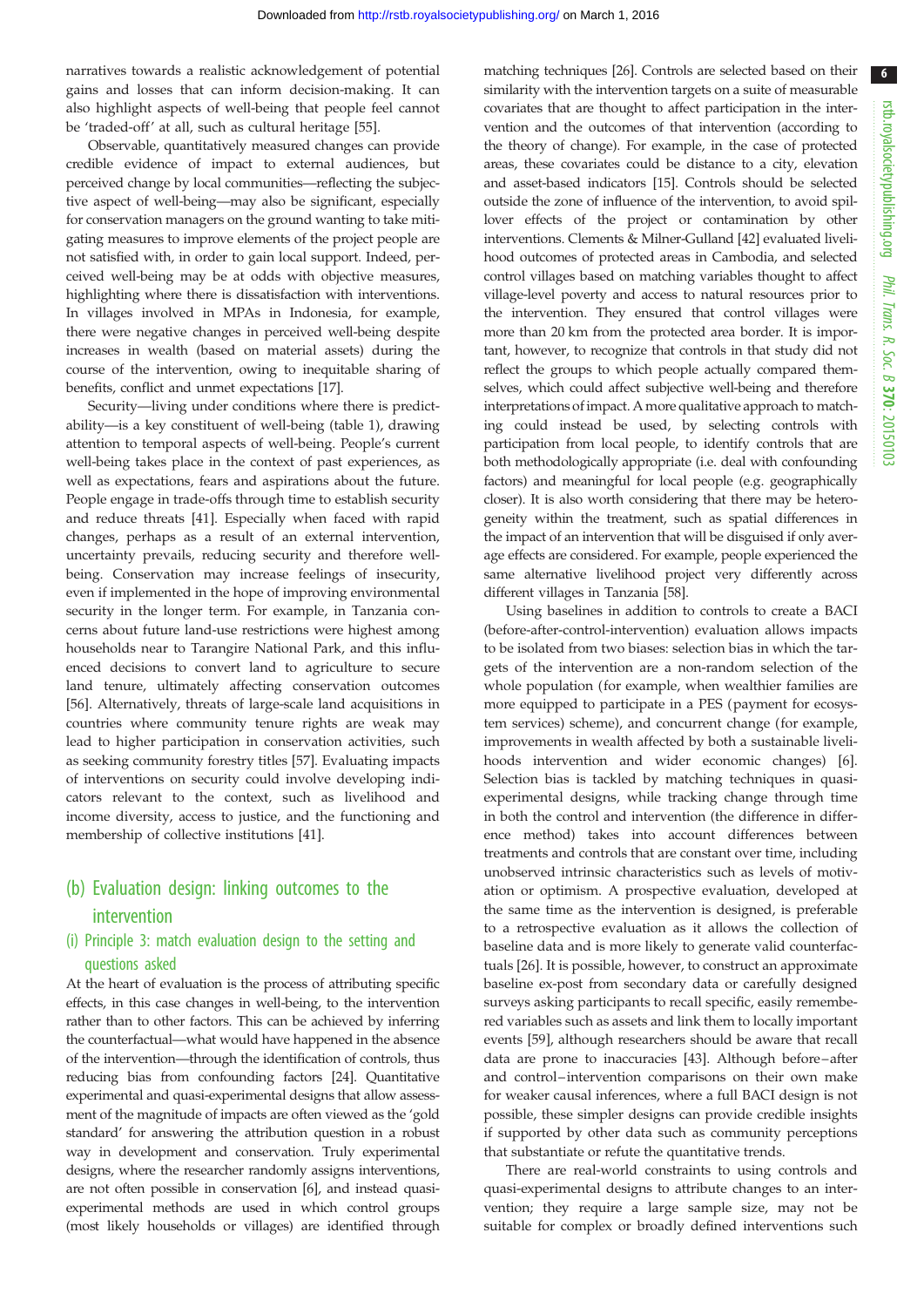as regional policy with small number of units, and require a suitable budget and technical skills [[19\]](#page-9-0). There may be ethical concerns such as raising expectations or subjecting people to surveys that bring no benefits [[51\]](#page-9-0). Controls may be difficult to find if, for instance, the intervention focusses on small areas of particular importance for conservation that are very different from the rest of the region (e.g. islands of natural forest). Instead of, or in addition to, quasi-experimental designs there are a range of alternative approaches through which causal inferences can be made that can be divided broadly into three types: theory-based, case studies and participatory. These methods tend to be stronger than quantitative counterfactual approaches in explanation and contextualization, but weaker on estimating the magnitude of impacts [\[19](#page-9-0)]. Decisions about which design to use must be made on the basis of resources and skills available, and the types of evidence required.

Theory-based methods consider the likely chains of impact, presenting alternative hypotheses for change and examining them through both qualitative and quantitative data. These can highlight where there is a break in the causal chain to explain impacts of an intervention [\[46](#page-9-0)]. A case study approach focuses on particularly successful (or unsuccessful) cases (e.g. villages or intervention types) to examine the contribution of the intervention to outcomes. Comparisons across the cases can elucidate the combinations of causal factors (the types of intervention, methods of implementation such as levels of capacity building, and contextual factors such as tenure regimes, wealth levels and local leadership) explaining changes in well-being indicators [\[44](#page-9-0)]. Participatory methods allow communities to systematically assess changes themselves; for example, group discussions, in which causes for reported changes in well-being are ranked and scored, can show relative perceived impacts of intervention and non-intervention factors, with greater levels of agreement between groups indicating reliability [\[45](#page-9-0)]. The use of 'reflexive counterfactuals' where participants compare themselves before and after the intervention, by prioritizing perceptions, may be subject to bias, but provide important information, for example, in protected area management focused on improving equity and effectiveness at the site level [\[60](#page-10-0)].

Given the pros and cons of the quasi-experimental and alternative approaches to evaluation design, Roe et al. [[61\]](#page-10-0) advocate a sensible two-track system, in which in-depth longitudinal evaluation using controls for a selection of representative interventions of strategic relevance is combined with rapid, participatory assessment more feasible for the majority of projects. Policy-makers and donors may emphasize the former approach, to gain evidence of the magnitude of impact needed for cost-effectiveness analysis. This may guide decisions on whether to replicate or fund similar interventions in the future. Field managers wanting to understand people's experiences and perspectives may focus on the latter, combined with quantitative indicators analysed through theory-based analysis.

## (c) Understanding processes of change

#### (i) Principle 4: provide evidence of causal linkages

Using a counterfactual approach that is limited to attributing outcomes to an intervention cannot answer the fundamental questions of how and why a project is or is not effective, and

how contextual factors may be hindering or reinforcing change in particular outcomes [\[62](#page-10-0)]. This is especially important where evaluation is directed towards lesson learning. Theory-based approaches as described above take a deductive approach by empirically discounting alternative plausible explanations for outcomes. For example, a theorybased analysis showed that an infant nutrition project in India mis-targeted mothers who, although gaining knowledge, were not able to put it into practice as it was their mothers-in-law and husbands who made decisions about food and child-raising, an insight that was initially found through reading anthropological studies [[37\]](#page-9-0). In that example, it was a design flaw in the project that led to poor results, but a theory-based approach can also detect problems with implementation. Ferraro & Hanauer [\[18](#page-9-0)] demonstrate how a quasi-experimental design can incorporate quantitative analysis of causal pathways to show how protected areas in Costa Rica reduced poverty mainly through tourism. The fact that the three measured causal mechanisms accounted for only two-thirds of impacts in this study serves to highlight how theories of change must incorporate in-depth and complex understanding of socio-ecological systems to fully capture processes of change.

#### (ii) Principle 5: consider trajectories of change

Well-being is not a discrete outcome, but an ongoing dynamic process, changing through the course of an intervention and beyond [\[63](#page-10-0)]. Trajectories of change are not linear, resulting in attribution errors if well-being effects of an intervention are measured at only one point in time [[47\]](#page-9-0); for example, there could be high initial impact owing to improved forest governance arrangements that is eroded through time by pre-existing power structures. Monitoring throughout the course of a project is ideal as it allows realtime feedback for learning and adjustment [\[62\]](#page-10-0). Ex-post assessments are rare, but may be crucial in understanding longer-term impacts and sustainability, and for taking into account time lags between intervention and effect. For example, any initial gains in aspects of well-being such as fish catch, wealth and empowerment were lost after external support for MPAs in Indonesia was withdrawn, suggesting that interventions of this kind need to build capacity, gain broad-based support and sustain funding [\[17](#page-9-0)]. Realistically, it may only be possible to evaluate shorter-term outputs or outcomes and indicate where longer-term impacts could occur [[25\]](#page-9-0). The reference standards of those affected by interventions can also change, potentially as a result of the interventions themselves [\[48](#page-9-0)]; for instance, increasing material wealth may lead to wealth becoming a more important component of well-being for some, but still reduce well-being owing to rising aspirations not matched by opportunities [[64\]](#page-10-0).

(iii) Principle 6: investigate institutions and governance structures Well-being depends on institutions—human-devised informal constraints and formal rules—which govern relationships between individuals and groups, and between humans and ecosystems [\[65](#page-10-0)]. The choices made about the types of organizations conservationists work with (state agencies, private corporations, customary authorities) will profoundly shape the institutional landscape, affecting representation, citizenship, and ultimately social and environmental sustainability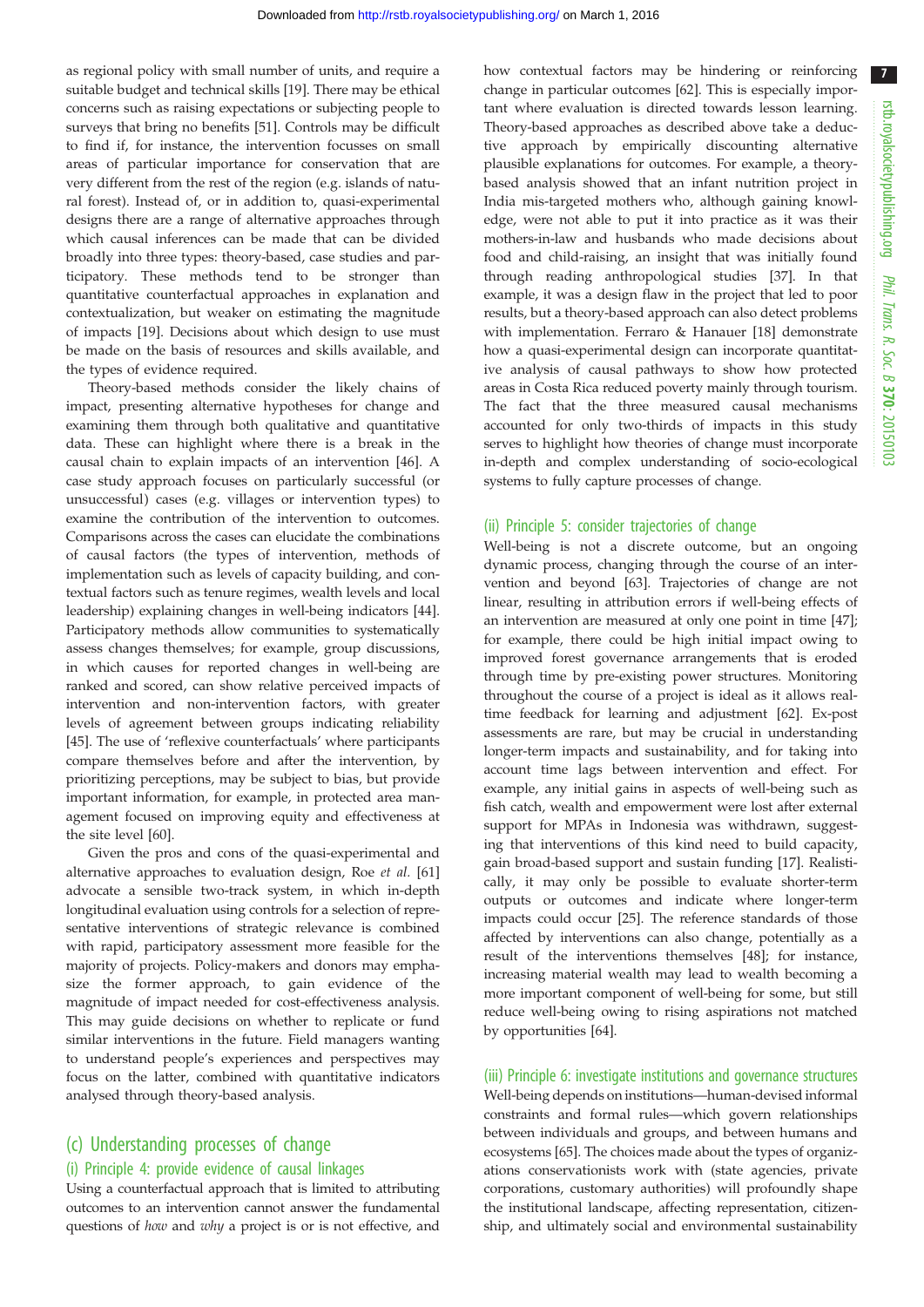[\[66](#page-10-0)]. Ill-considered interventions can subvert existing institutions and cultural practices that act to regulate environmental behaviour, resulting in alienation and counter-productive conservation results [\[67](#page-10-0)]. Natural resource management interventions can, on the other hand, support improved governance, contributing to poverty alleviation [\[68](#page-10-0)], and act as vehicles for social change and improved participation. This emphasizes the relational dimension of wellbeing, and the attention required in analyses to the relationship between individual and collective well-being, which is shaped by dynamic institutions such as norms. During evaluations, it is important to understand the functioning of institutions and governance structures acting within and upon communities, and how conservation interventions affect it, in turn impacting individual well-being. This can be achieved through, for example, institutional profiling with local people in which visual methods such as Venn diagrams can aid discussions about key institutions, relationships and forms of power at different scales that influence people [\[49](#page-9-0),[50\]](#page-9-0).

## (d) Data collection

## (i) Principle 7: select and apply methods and toolkits with sensitivity to the research context

There are many tools and methods available—both with a quantitative and qualitative slant—which conservation evaluators can draw upon in collecting data on well-being indicators as well as on contextual and confounding factors. However, reflection on their appropriateness to the context is vital for data validity. Schreckenberg et al. [[51\]](#page-9-0) provide a useful compilation of rapid social research methods that can be used to collect data on the well-being impacts of conservation interventions. These methods are compatible with our proposed framework for well-being evaluation, but thought needs to be given not only to selecting particular methods appropriate to the context, but also to the ways these tools are applied to deal with culturally sensitive issues, vested interests and equity. For example, how will the use of particular local informants skew the evaluator's understanding of the issues, and how will marginalized groups be accessed? Tallying scores for different outcomes, as advocated in some guidelines [\[69](#page-10-0)], is attractive for quick and standardized assessments. But, in isolation, scoring systems run the risk of aggregating over a broad range of indicators and social groups. This may lead to their falling between two stools; meaningless both locally and comparatively. Even where carefully selected and appropriately applied, a single method may be inadequate on its own. For example, the Basic Necessities Survey (BNS) is an index-based tool that assesses household poverty based on locally defined 'necessities' [\[70](#page-10-0)]. A key benefit of the method is that it produces quantifiable results through a participatory and democratic process, but the score is aggregated at the household level and gives little detail about the processes of change. A hybrid research design augmenting the BNS with data that chime with WeD's broader conception of well-being could form a more robust way to capture the complexity of well-being change. For example, the incorporation of semi-structured interviews could focus on subjective experiences, and capture causal mechanisms.

The methods of Participatory Rural Appraisal (PRA) used by development practitioners have been enthusiastically adopted by many conservationists, to provide locally co-produced data relatively quickly and cheaply, and to demonstrate local involvement in evaluation. Relevant methods include qualitative resource mapping, timelines, focus groups, village histories, ranking and scoring [[45\]](#page-9-0). The mainstreaming of PRA, however, has resulted in the process becoming somewhat ritualized, and the participatory label is often used to mask standard extractive data collection. Participatory discussions can be susceptible to co-option by local elites, silencing those most affected [[71\]](#page-10-0). If PRA techniques are used, experienced and trained facilitators familiar with the local context, and independent of the intervention, should lead the work to ensure sensitive and equitable discussion [\[52](#page-9-0)]. Groups should be appropriately constituted; for example, different gender and age groups may not be comfortable in mixed groups. In some situations, for example, where communities are suffering from research fatigue, or issues are highly contested, individual or household interviews may be a better option.

## (ii) Principle 8: take into account heterogeneity within the target group

Just as different people are able to access different ecosystem services, there will be trade-offs between the well-being impacts of interventions on different people, between or within communities [\[53](#page-9-0)]. Standard experimental and quasiexperimental impact evaluation methods may produce an average effect of an intervention across households, communities or the whole population being investigated, but this does not address which types of people win and lose, and why [[72\]](#page-10-0), unless heterogeneity is purposefully incorporated into research design and data collection. It is especially important to ensure that vulnerable groups such as the poorest, landless, migrants or mobile resource users (such as fishers, pastoralists and forest dwelling groups) are included in evaluations as they are often invisible unless local knowledge is used [[73\]](#page-10-0). The impacts of interventions on households with different livelihoods may differ significantly; for example, non-timber forest product collectors in Cambodia were significantly better off in terms of basic necessities inside a protected area than outside owing to secure access to resources [[54\]](#page-9-0). Impacts of interventions on social dynamics between different groups can undermine well-being; for example, targeting only some groups may create conflict [[38\]](#page-9-0). Qualitative research can elucidate social structures, wealth and livelihood differences that can form the basis for appropriate disaggregation of data, as well as improving understanding of the ways different groups conceive of well-being.

Social surveys are often carried out at the household level, but there is likely to be intra-household variability, with differences in well-being according to gender and age. Britton & Coulthard [\[39](#page-9-0)] found that the domains of life important for well-being, and satisfaction with these domains, differed significantly between men and women in fishing communities in Northern Ireland. Women may lose resource access under payment-based conservation interventions but receive few of the benefits, which are given to male household heads [\[74](#page-10-0)], or they may be excluded altogether from participation [[75\]](#page-10-0). Well-being is experienced by individuals, and so they should be the primary unit of impact assessment rather than the household, which is a common evaluation unit in economic assessments. However, as the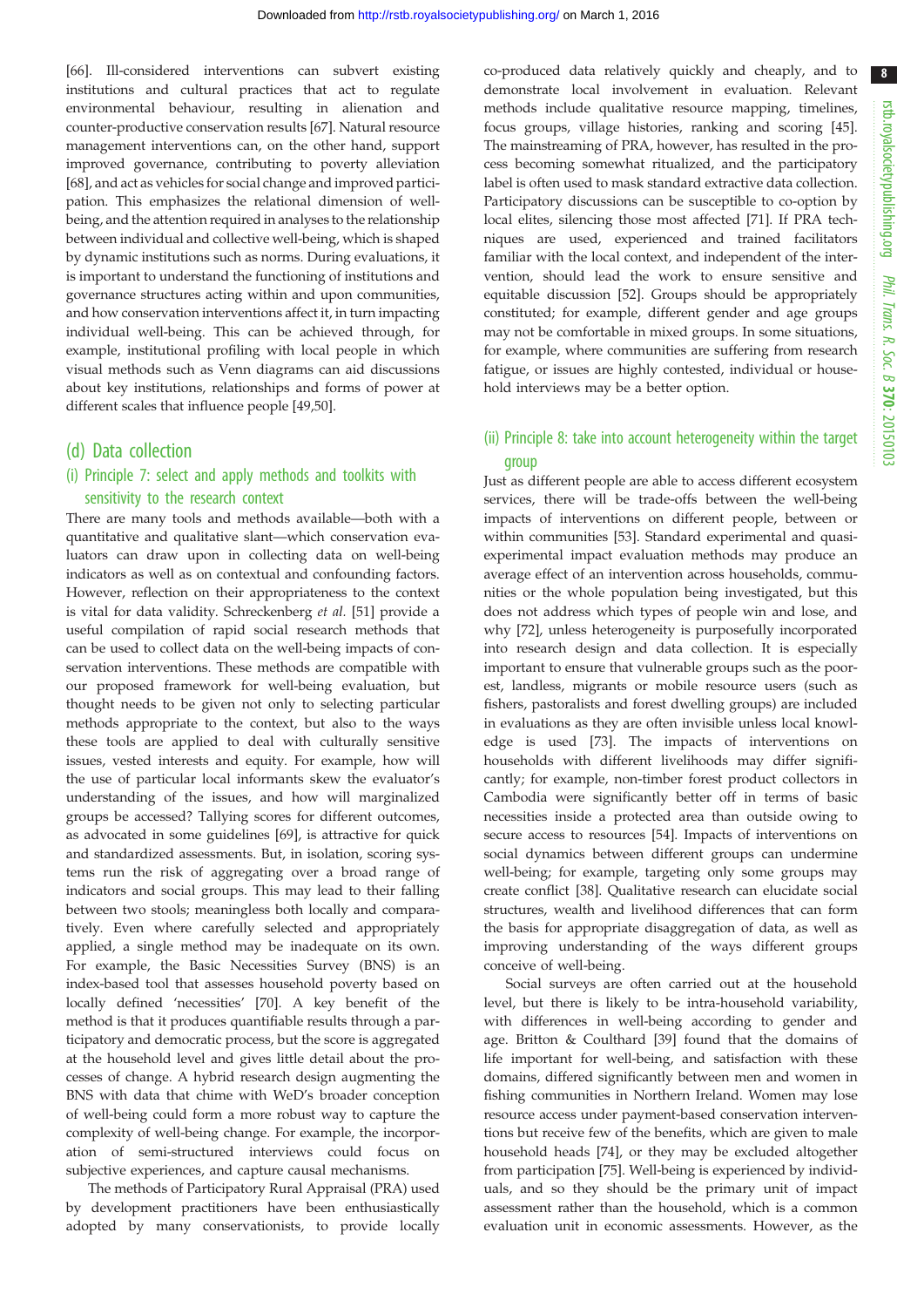<span id="page-8-0"></span>WeD framework suggests, individual well-being is relational. Therefore, collective well-being at different scales of social relationship is significant for individual well-being, although the extent and nature of these relationships will differ across cultures and contexts [[63\]](#page-10-0).

#### (iii) Principle 9: ensure independence

Although the research design and selection of methods and techniques are important elements to consider in an evaluation, the quality of research will ultimately be defined by how it is conducted and the relationships established between the researchers and participants [\[76\]](#page-10-0). Evaluations conducted by people who are independent of actors implementing interventions or otherwise working in the system will result in improved validity. Although research is often labelled as 'independent', it is all too often facilitated by vehicles clearly marked with government or NGO logos, or by people who are linked to the intervention or to conservation more generally. Marginalized rural people are likely to find it difficult to talk candidly with powerful individuals, which suggests the importance of considering local language, trust and ethnicity in building a research team. Calling upon local expertise and language skills will decrease the risk of obscuring local meaning and realities [[36](#page-9-0)]. In-country students or young researchers supported by experienced evaluators may be good options for tight budgets, and this approach will also contribute to capacity building within the country.

## 4. Conclusion

Understanding the intricacies and dynamics of what people consider to be a good life is far from straightforward. Well-being is multi-faceted, and varies between contexts and cultures, within communities and households, and through time. Attributing well-being change to interventions must also take place in the context of complex and dynamic influences at multiple scales. This may seem like an impossible task for conservation practitioners, especially with limited resources and expertise. In the face of this complexity, however, formulaic methods will not work. Conservationists should not use prescriptive designs and methods without thinking about their applicability to the case, how best to apply to them and what sort of data they will produce. By engaging with the principles and concepts set out here, and summarized in [table 2](#page-4-0), conservationists can hope to untangle the complexity of social impact evaluation, and improve their understanding of objective and subjective well-being impacts. This understanding is perhaps most urgently needed in materially poor areas of the Global South, but well-being provides a useful way to measure social impacts of conservation regardless of the wealth status of the population [\[77](#page-10-0)]. Mixed methods can better support causal and explanatory analysis, and conservation researchers should not be reticent about using qualitative data in their own right. Far from signaling a lack of rigour, qualitative approaches are necessary to appropriately disaggregate data, identify covariates, explain the processes involved in producing well-being impacts, and allow local voices to be heard. The important basis for rigour is the appropriate application of techniques, either quantitative or qualitative [[78\]](#page-10-0).

The evidence base on the impacts of conservation interventions on human well-being is weak, and there is much to be learnt to support decision-making about the range of interventions used in conservation under different contexts. For example, in a recent systematic review of 136 community-based conservation evaluations, 80% of the studies included were rated as poor quality on the basis of conflict of interest (i.e. lack of independence), data validity and other problems [\[79\]](#page-10-0), arguably throwing the results of an otherwise meticulous statistical analysis into serious doubt. There will inevitably be trade-offs between conservation outcomes and human well-being outcomes [\[80\]](#page-10-0), and between different elements of well-being itself. Only by assessing well-being in a way that tackles complexity, context, politics and the wide range of impacts that conservation can bring, can stakeholders hope to openly discuss and negotiate trade-offs in a systematic and transparent way. Conservationists have a responsibility to the communities in which they carry out their activities, and using well-implemented well-being evaluations can improve accountability and lesson learning, ultimately improving the likelihood of successful, locally supported conservation in the long-term.

Authors' contributions. All authors made contributions to the conception of this paper. E.W. led the drafting, and K.M.H., E.B., T.C., J.T.M., D.W. and E.J.M.-G. critically reviewed drafts for intellectual content. All authors gave final approval for publication.

Competing interests. We declare we have no competing interests.

Funding. This research was funded by the ESRC-DFID joint fund for poverty alleviation (ES/J018155/1).

Acknowledgements. We would like to thank Allister McGregor for comments on an earlier draft of this paper. This paper is a contribution to Imperial College's Grand Challenges in Ecosystems and the Environment initiative.

## **References**

- 1. Millennium Ecosystem Assessment. 2005 Ecosystems and human well-being: synthesis. Washington, DC: Island Press.
- 2. West P, Igoe J, Brockington D. 2006 Parks and peoples: the social impact of protected areas. Annu. Rev. Anthropol. 35, 251 – 277. ([doi:10.1146/](http://dx.doi.org/10.1146/annurev.anthro.35.081705.123308) [annurev.anthro.35.081705.123308](http://dx.doi.org/10.1146/annurev.anthro.35.081705.123308))
- 3. Coad L, Campbell A, Miles L, Humphries K. 2008 The costs and benefits of protected areas for local livelihoods: a review of the current literature. Cambridge, UK: UNEP World Conservation Monitoring Centre.
- 4. Coulthard S, Johnson D, McGregor JA. 2011 Poverty, sustainability and human wellbeing: A social wellbeing approach to the global fisheries crisis. Glob. Environ. Chang. 21, 453– 463. [\(doi:10.1016/j.](http://dx.doi.org/10.1016/j.gloenvcha.2011.01.003) [gloenvcha.2011.01.003\)](http://dx.doi.org/10.1016/j.gloenvcha.2011.01.003)
- 5. Stiglitz J, Sen A, Fitoussi J. 2009 Final report of the commission on the measurement of economic performance and social progress. Paris, France. [\(www.stiglitz-sen-fitoussi.fr/documents/](http://www.stiglitz-sen-fitoussi.fr/documents/rapport_anglais.pdf) [rapport\\_anglais.pdf](http://www.stiglitz-sen-fitoussi.fr/documents/rapport_anglais.pdf))
- 6. Ferraro PJ, Pattanayak SK. 2006 Money for nothing? A call for empirical evaluation of biodiversity

conservation investments. PLoS Biol. 4, e105. ([doi:10.1371/journal.pbio.0040105\)](http://dx.doi.org/10.1371/journal.pbio.0040105)

- 7. Leisher C, Sanjayan M, Blockhus J, Larsen SN, Kontoleon A. 2012 Does conserving biodiversity work to reduce poverty? A state of knowledge review. In Biodiversity conservation and poverty alleviation: exploring the evidence for a link (eds D Roe, J Elliot, C Sandbrook, MJ Walpole), pp. 143– 159. Chichester, UK: John Wiley & Sons.
- 8. OECD (Organisation for Economic Cooperation and Development). 2011 How's life? Measuring wellbeing. Paris, France: OECD Publishing.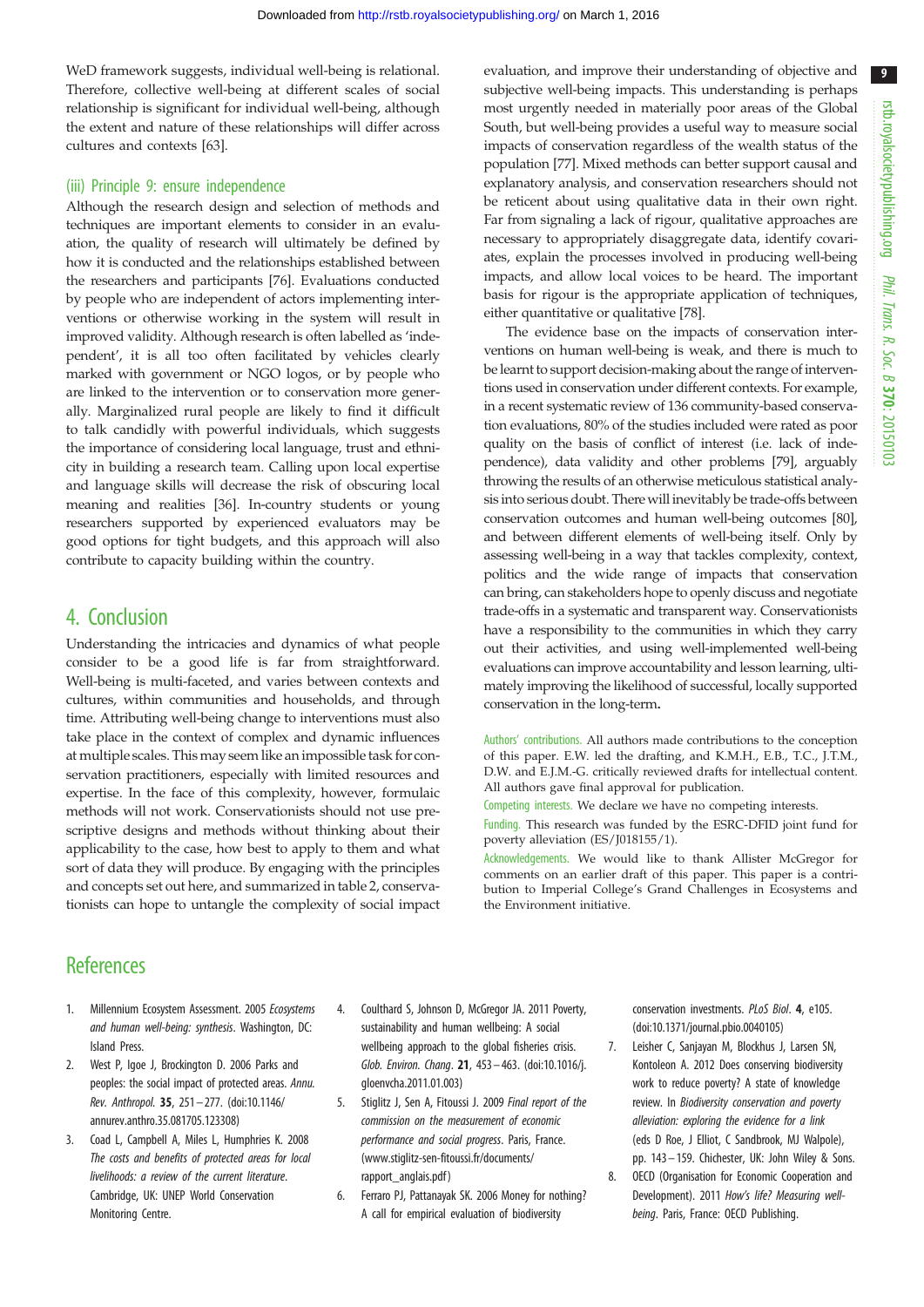- <span id="page-9-0"></span>9. Summers JK, Smith LM, Case JL, Linthurst RA. 2012 A review of the elements of human well-being with an emphasis on the contribution of ecosystem services. Ambio 41, 327– 340. ([doi:10.1007/s13280-](http://dx.doi.org/10.1007/s13280-012-0256-7) [012-0256-7\)](http://dx.doi.org/10.1007/s13280-012-0256-7)
- 10. Roe D, Oviedo G, Pabon L, Painter M, Redford K, Siegele L, Springer J, Thomas D, Walker Painemilla K. 2010 Conservation and human rights: the need for international standards. London, UK: IIED.
- 11. World Parks Congress. 2003 The Durban Accord. See [http://cmsdata.iucn.org/downloads/durbanaccorden.](http://cmsdata.iucn.org/downloads/durbanaccorden.pdf) [pdf](http://cmsdata.iucn.org/downloads/durbanaccorden.pdf).
- 12. Deci EL, Ryan RM. 2010 The 'what' and 'why' of goal pursuits: human needs and the selfdetermination of behavior. Psychol. Inq. 11, 227– 268. ([doi:10.1207/S15327965PLI1104\\_01](http://dx.doi.org/10.1207/S15327965PLI1104_01))
- 13. Andam KS, Ferraro PJ, Sims KRE, Healy A, Holland MB. 2010 Protected areas reduced poverty in Costa Rica and Thailand. Proc. Natl Acad. Sci. USA 107, 9996 – 10 001. [\(doi:10.1073/pnas.0914177107](http://dx.doi.org/10.1073/pnas.0914177107))
- 14. Naughton-Treves L, Alix-Garcia J, Chapman CA. 2011 Lessons about parks and poverty from a decade of forest loss and economic growth around Kibale National Park, Uganda. Proc. Natl Acad. Sci. USA 108, 13 919– 13 924. ([doi:10.1073/pnas.](http://dx.doi.org/10.1073/pnas.1013332108) [1013332108\)](http://dx.doi.org/10.1073/pnas.1013332108)
- 15. Canavire-Bacarreza G, Hanauer MM. 2013 Estimating the impacts of Bolivia's protected areas on poverty. World Dev. 41, 265– 285. [\(doi:10.1016/j.worlddev.](http://dx.doi.org/10.1016/j.worlddev.2012.06.011) [2012.06.011\)](http://dx.doi.org/10.1016/j.worlddev.2012.06.011)
- 16. Pullin AS et al. 2013 Human well-being impacts of terrestrial protected areas. Environ. Evid. 2, 19. [\(doi:10.1186/2047-2382-2-19](http://dx.doi.org/10.1186/2047-2382-2-19))
- 17. Gurney GG, Cinner J, Ban NC, Pressey RL, Pollnac R, Campbell SJ, Tasidjawa S, Setiawan F. 2014 Poverty and protected areas: an evaluation of a marine integrated conservation and development project in Indonesia. Glob. Environ. Chang. 26, 98 – 107. [\(doi:10.1016/j.gloenvcha.2014.04.003](http://dx.doi.org/10.1016/j.gloenvcha.2014.04.003))
- 18. Ferraro PJ, Hanauer MM. 2014 Quantifying causal mechanisms to determine how protected areas affect poverty through changes in ecosystem services and infrastructure. Proc. Natl Acad. Sci. USA 11, 4332– 4337. [\(doi:10.1073/pnas.1307712111](http://dx.doi.org/10.1073/pnas.1307712111))
- 19. Stern E, Stame N, Mayne J, Forss K, Davies R, Befani B. 2012 Broadening the range of designs and methods in impact evaluation. Working Paper 38. London, UK: DFID (Department for International Development).
- 20. Agarwala M, Atkinson G, Palmer Fry B, Homewood KM, Mourato S, Rowcliffe JM, Wallace G, Milner-Gulland EJ. 2014 Assessing the relationship between human wellbeing and ecosystem services: a review of frameworks. Conserv. Soc. 4, 437– 449. ([doi:10.](http://dx.doi.org/10.4103/0972-4923.155592) [4103/0972-4923.155592](http://dx.doi.org/10.4103/0972-4923.155592))
- 21. Conservation Measures Partnership. 2012 Addressing social results and human wellbeina taraets in conservation projects. Draft Guidance. See [http://](http://cmp-openstandards.org/wp-content/uploads/2014/03/Guidance-on-HWT-and-Social-Results-in-Conservation-Projects-v2012-06-27.pdf) [cmp-openstandards.org/wp-content/uploads/2014/](http://cmp-openstandards.org/wp-content/uploads/2014/03/Guidance-on-HWT-and-Social-Results-in-Conservation-Projects-v2012-06-27.pdf) [03/Guidance-on-HWT-and-Social-Results-in-](http://cmp-openstandards.org/wp-content/uploads/2014/03/Guidance-on-HWT-and-Social-Results-in-Conservation-Projects-v2012-06-27.pdf)[Conservation-Projects-v2012-06-27.pdf](http://cmp-openstandards.org/wp-content/uploads/2014/03/Guidance-on-HWT-and-Social-Results-in-Conservation-Projects-v2012-06-27.pdf).
- 22. Stephanson SL, Mascia MB. 2014 Putting people on the map through an approach that integrates social

data in conservation planning. Conserv. Biol. 28, 1236– 1248. [\(doi:10.1111/cobi.12357](http://dx.doi.org/10.1111/cobi.12357))

- 23. Greene JC, Benjamin L, Goodyear L. 2001 The merits of mixing methods in evaluation. Evaluation 7, 25 – 44. [\(doi:10.1177/13563890122209504\)](http://dx.doi.org/10.1177/13563890122209504)
- 24. Ferraro PJ. 2009 Counterfactual thinking and impact evaluation in environmental policy. New Dir. Eval. 122, 75 – 84. ([doi:10.1002/ev.297](http://dx.doi.org/10.1002/ev.297))
- 25. Leeuw F, Vaessen J. 2009 Impact evaluations and development: NONIE guidance on impact evaluation. Washington, DC: NONIE (The Network of Networks on Impact Evaluation).
- 26. Gertler PJ, Martinez S, Premand P, Rawlings LB, Vermeersch CMJ. 2011 Impact evaluation in practice. Washington, DC: The World Bank.
- 27. Baylis K et al. 2015 Mainstreaming impact evaluation in nature conservation. Conserv. Lett. [\(doi:10.1111/conl.12180\)](http://dx.doi.org/10.1111/conl.12180)
- 28. Boarini R, Kolev A, McGregor JA. 2014 Measuring wellbeing and progress in countries at different stages of development: towards a more universal conceptual framework. OECD Working Paper No.  $325:$  OFCD.
- 29. Sen A. 1999 Development as freedom. New York: Knopf Press.
- 30. University of Bath. 2002 Wellbeing in Developing Countries (WeD) ESRC Research Group [Online]. See [http://www.welldev.org.uk/research/](http://www.welldev.org.uk/research/research.htm) [research.htm.](http://www.welldev.org.uk/research/research.htm)
- 31. McGregor A, Sumner A. 2010 Beyond business as usual: what might 3-D wellbeing contribute to MDG momentum? IDS Bull. 41, 104– 112. [\(doi:10.1111/j.](http://dx.doi.org/10.1111/j.1759-5436.2010.00111.x) [1759-5436.2010.00111.x\)](http://dx.doi.org/10.1111/j.1759-5436.2010.00111.x)
- 32. Deneulin S, McGregor JA. 2010 The capability approach and the politics of a social conception of wellbeing. Eur. J. Soc. Theory 13, 501– 519. [\(doi:10.](http://dx.doi.org/10.1177/1368431010382762) [1177/1368431010382762\)](http://dx.doi.org/10.1177/1368431010382762)
- 33. White S, Ellison M. 2007 Wellbeing, livelihoods and resources in social practice. In Wellbeing in developing countries: from theory to research (eds I Gough, JA McGregor), pp. 157– 175. Cambridge, UK: Cambridge University Press.
- 34. Narayan D, Chambers R, Shah MK, Petesch P. 2000 Voices of the poor: crying out for change. New York, NY: Oxford University Press for the World Bank.
- 35. Abunge C, Coulthard S, Daw TM. 2013 Connecting marine ecosystem services to human well-being: insights from participatory well-being assessment in Kenya. Ambio 42, 1010– 1021. ([doi:10.1007/](http://dx.doi.org/10.1007/s13280-013-0456-9) [s13280-013-0456-9\)](http://dx.doi.org/10.1007/s13280-013-0456-9)
- 36. Camfield L, Crivello G, Woodhead M. 2009 Wellbeing research in developing countries: reviewing the role of qualitative methods. Soc. Indic. Res. 90, 5 – 31. [\(doi:10.1007/s11205-008-](http://dx.doi.org/10.1007/s11205-008-9310-z) [9310-z\)](http://dx.doi.org/10.1007/s11205-008-9310-z)
- 37. White H. 2009 Theory-based impact evaluation: principles and practice. J. Dev. Effect. 1, 271– 284. [\(doi:10.1080/19439340903114628](http://dx.doi.org/10.1080/19439340903114628))
- 38. Devereux S, Roelen K, Béné C, Chopra D, Leavy J, McGregor JA. 2013 Evaluating outside the box: an alternative framework for analysing social protection programmes. Brighton, UK: Institute of Development Studies.
- 39. Britton E, Coulthard S. 2014 Assessing the social wellbeing of Northern Ireland's fishing society using a three-dimensional approach. Mar. Policy 37, 28-36. ([doi:10.1016/j.marpol.2012.](http://dx.doi.org/10.1016/j.marpol.2012.04.011) [04.011](http://dx.doi.org/10.1016/j.marpol.2012.04.011))
- 40. Agrawal A, Benson CS. 2011 Common property theory and resource governance institutions: strengthening explanations of multiple outcomes. Environ. Conserv. 38, 199– 210. [\(doi:10.1017/](http://dx.doi.org/10.1017/S0376892910000925) [S0376892910000925\)](http://dx.doi.org/10.1017/S0376892910000925)
- 41. Wood G. 2007 Using security to indicate wellbeing. In Wellbeing in developing countries: from theory to research (eds I Gough, JA McGregor), pp. 109 – 132. Cambridge, UK: Cambridge University Press.
- 42. Clements T, Milner-Gulland EJ. 2015 The impact of payments for environmental services and protected areas on local livelihoods and forest conservation in Northern Cambodia. Conserv. Biol. 29, 78-87. ([doi:10.1111/cobi.12423](http://dx.doi.org/10.1111/cobi.12423))
- 43. Papworth SK, Rist J, Coad L, Milner-Gulland EJ. 2009 Evidence for shifting baseline syndrome in conservation. Conserv. Lett. 2, 93 – 100. [\(doi:10.](http://dx.doi.org/10.1111/j.1755-263X.2009.00049.x) [1111/j.1755-263X.2009.00049.x\)](http://dx.doi.org/10.1111/j.1755-263X.2009.00049.x)
- 44. Byrne D, Ragin C. 2009 The SAGE handbook of casebased methods. London, UK: Sage.
- 45. Catley A, Burns J, Abebe D, Suji O. 2008 Participatory impact assessment: a guide for practitioners. Medford, MA: Feinstein International Center.
- 46. Rogers PJ. 2009 Matching impact evaluation design to the nature of the intervention and the purpose of the evaluation. *J. Dev. Effect*. **1**,  $217 - 226$ . ([doi:10.1080/19439340903114636\)](http://dx.doi.org/10.1080/19439340903114636)
- 47. Woolcock M. 2009 Towards a plurality of methods in project evaluation: a contextualized approach to understanding impact trajectories and efficacy. J. Dev. Effect. 1, 1– 14. [\(doi:10.1080/](http://dx.doi.org/10.1080/19439340902727719) [19439340902727719](http://dx.doi.org/10.1080/19439340902727719))
- 48. Milner-Gulland EJ et al. 2014 Accounting for the impact of conservation on human well-being. Conserv. Biol. 28, 1160 – 1166. [\(doi:10.1111/cobi.](http://dx.doi.org/10.1111/cobi.12277) [12277\)](http://dx.doi.org/10.1111/cobi.12277)
- 49. Petitt J. 2013 Power analysis: a practical guide. Stockholm, Sweden: SIDA (Swedish International Development Cooperation).
- 50. Messer N, Tomsley P. 2003 Local institutions and livelihoods: guidelines for analysis. Rome, Italy: FAO.
- 51. Schreckenberg K, Camargo I, Withnall K, Corrigan C, Franks P, Roe D, Scherl LM, Richardson V. 2010 Social assessment of conservation initiatives: a review of rapid methodologies. London, UK: IIED.
- 52. Mayoux L, Chambers R. 2005 Reversing the paradigm: quantification, participatory methods and pro-poor impact assessment. J. Int. Dev. 17, 271– 298. [\(doi:10.1002/jid.1214\)](http://dx.doi.org/10.1002/jid.1214)
- 53. Daw T, Brown K, Rosendo S, Pomeroy R. 2011 Applying the ecosystem services concept to poverty alleviation: the need to disaggregate human wellbeing. Environ. Conserv. 38, 370– 379. [\(doi:10.](http://dx.doi.org/10.1017/S0376892911000506) [1017/S0376892911000506\)](http://dx.doi.org/10.1017/S0376892911000506)
- 54. Clements T, Suon S, Wilkie DS, Milner-Gulland EJ. 2014 Impacts of protected areas on local livelihoods